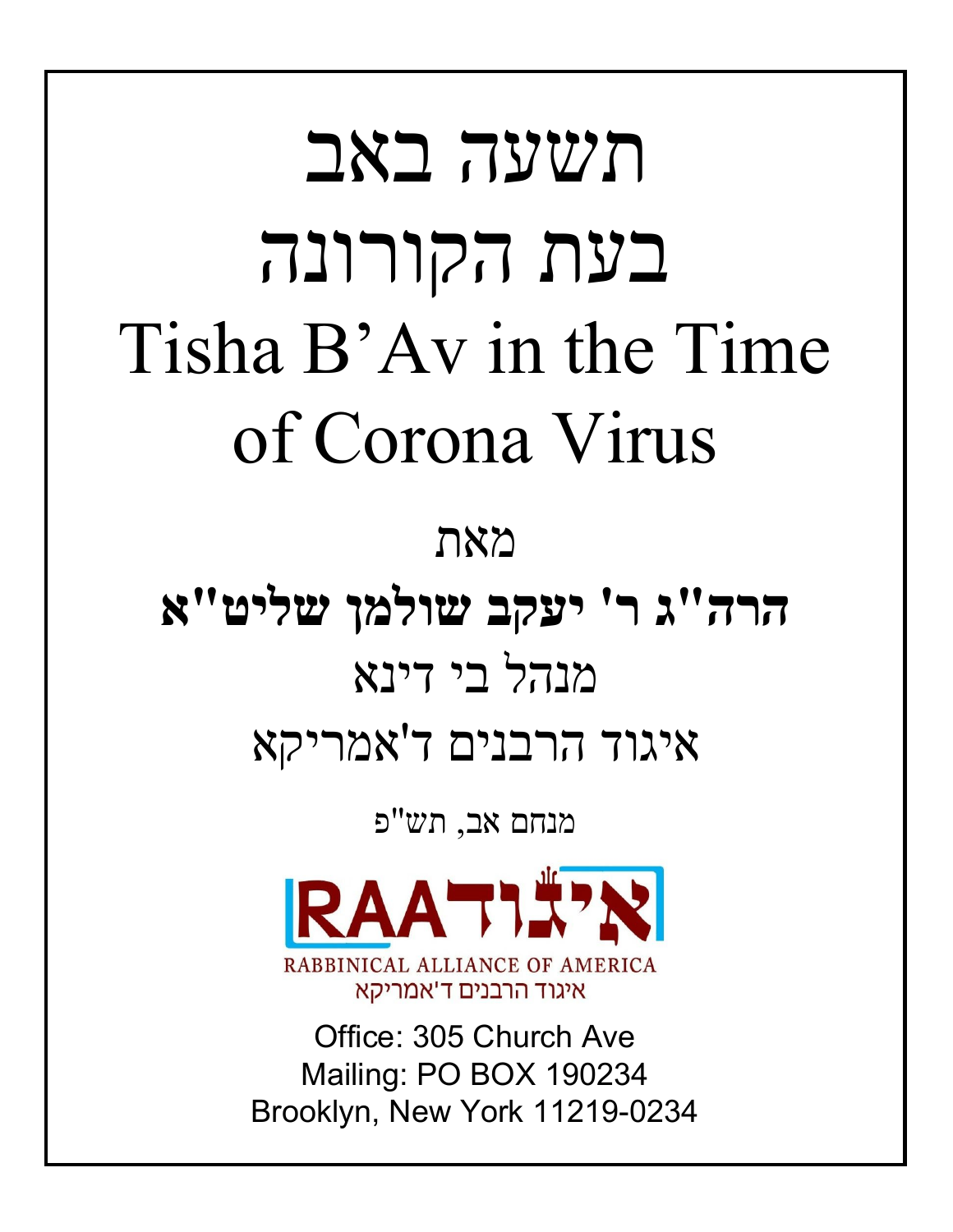### **Tish'a b'Av in the Time of Corona Virus**

#### **By Rabbi Yaakov Shulman**

This year, with the Corona virus pandemic still stalking the earth, we will be observing the Nine Days and Tish'a b'Av with two considerations kept in mind: One, some adjustments in our practices, due to health and safety concerns, and two, a more profound awareness of our utter dependence on Hashem to redeem us from this Golus.

First, the practices.

#### **Nine Days**

- 1. Chazal tell us (Mishnah, Taanis 26b): בשמחה ממעטים אב משנכנס From the day the month of Av begins, we minimize joyful activities. Thus, for example, starting on Rosh Chodesh, we refrain from cosmetically improving a home, which includes painting, tile work, landscaping, etc. Work to repair a home, such as plumbing leaks, appliance failure, etc., is permitted.
- 2. Laundering of clothes is not permitted for all nine days (Ashkenazic Minhag), including washing clothing to put away for after Tish'a b'Av or giving it in to a dry cleaner for pickup after Tish'a b'Av. Children are exempt from this Minhag, so their clothing may be washed during the Nine Days. Additionally, we do not wear freshly-laundered clothing during these days (excepting socks and underclothing), so anything we put on needs to have been worn at least once prior to Rosh Chodesh.
- 3. Bathing is restricted, as well. The principle here is to bathe/shower for hygienic purposes, not for the comfort or enjoyment of the experience. This would rule out swimming, too; young children, though, may need their daily swim on hot days.
- 4. We do not eat meat (or chicken, or anything fleishig for that matter) nor drink wine throughout the Nine Days. The exception is Shabbos Chazon, when meat and wine are permitted, as well as a Seudas Mitzvah, namely, a Bris or a Siyum on a Masechta. For Havdalah, the Minhag is to give the wine to a boy under Bar-Mitzvah to drink; if that is not possible, then the person who made Havdalah drinks the wine himself.

#### **Erev Tish'a b'Av**

1. The main meal of erev Tish'a b'Av is eaten prior to Mincha. Mincha at Cong. Talmud Torah is scheduled for 6:00 pm.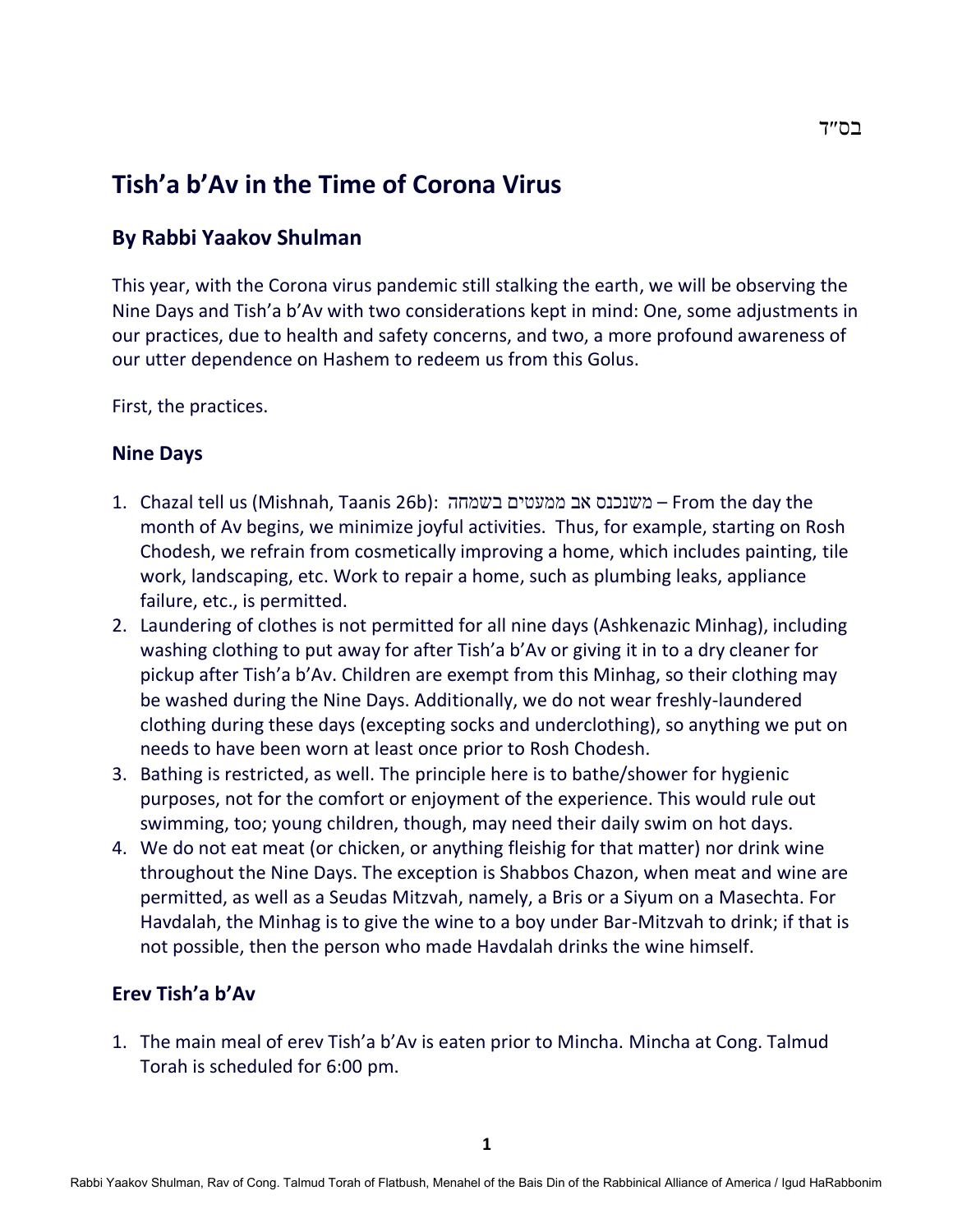- 2. After Mincha, we can begin the Seudah Hamefsekes. Only one cooked food is permitted at this meal; the Minhag is to eat hard-boiled eggs. We sit on the floor for this meal, without removing the shoes. Preferably, one should eat bread or toast at this meal and dip the Hamotzi into ashes.
- 3. After the Seudah Hamefsekes, one may continue eating, drinking, brushing the teeth, etc., until the start of the fast at 8:13 pm.
- 4. After that time, all Halachos of Tish'a b'Av take effect.
- 5. Put on sneakers prior to going to shul. Maariv is scheduled for 8:40, immediately followed by Eichah.
- 6. In shul, some of the lights will be lowered, based upon the verse in Eichah (3:6) "He placed me in darkness." In addition, the Paroches of the Aron Hakodesh will be pushed aside.

#### **Fasting**

- 1. The Halachos regarding fasting take into account this year the possible presence of the Corona virus and its weakening effect on the body. Thus:
	- a. Anyone who is symptomatic should not fast, even if not confirmed to be infected.
	- b. Anyone who tested positive on the viral test (showing current infection) should not fast, even if not symptomatic.
	- c. Anyone with fever above 101 degrees Fahrenheit should not fast.
	- d. People in quarantine should fast, unless they suspect that they are symptomatic.
- 2. Any Choleh sick person who feels very weak should not fast.
- 3. Nursing women should fast. Pregnant women, with the exception of high-risk pregnancies, should fast, preferably resting when possible in an air-conditioned environment.
- 4. Anyone experiencing signs of dehydration, including nausea, dizziness, or extreme dryness of mouth, should drink immediately and not fast.

#### **Tish'a b'Av Day**

- 1. Men do not put on their Tallis and Tefillin for Shacharis, but instead put them on in the afternoon for Mincha. There are two Minyanim for Mincha scheduled at the Talmud Torah, at 1:30 and 7:40.
- 2. Due to safety concerns during the pandemic, we will shorten the amount of time spent in shul on Tish'a b'Av morning. Thus, while normally we recite Kinos until almost noon, we will this year recite only an abbreviated subset of the Kinos.
- 3. Most editions of Kinos number them in a standard sequence. We will be saying the following ones, representing about 40% of the usual number:

ו , ז , י״א , י״ב , י״ג , ט״ז , י״ט , כ׳ , כ״א , כ״ג , כ״ו , ל״א , ל״ד , ל״ו , מ״א , מ״ה , מ״ו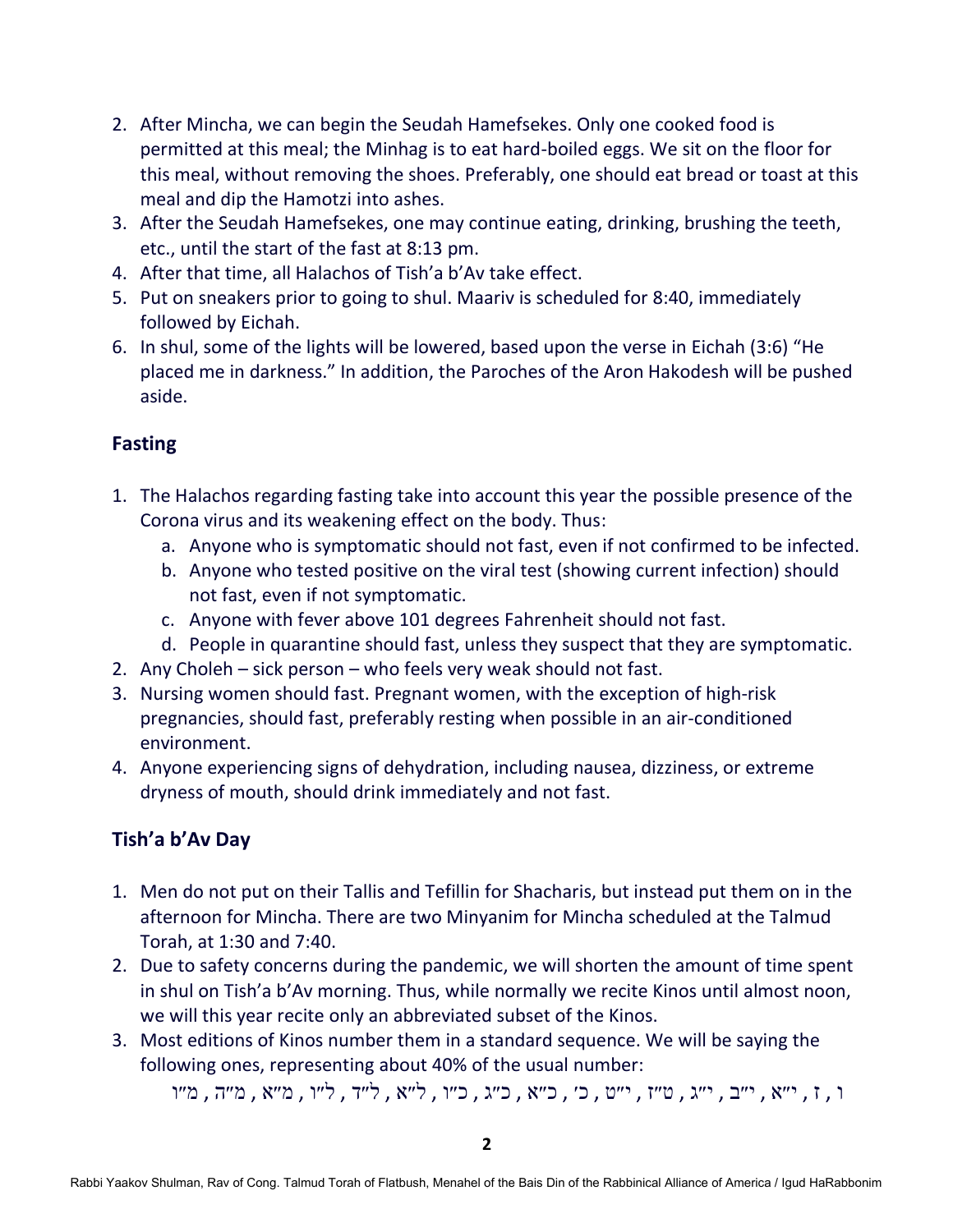- 4. We are not permitted to study Torah except for passages that relate to the Churban, to fasting, or to Aveilus.
- 5. We do not extend greetings to others.
- 6. We do not work until after Chatzos midday (approx. 1:00 PM).
- 7. We do not sit on a chair until after the usual time for ending Kinos (approx. noon).
- 8. When a person needs to wash the hands, such as after going to the bathroom, one washes only until the knuckles.

#### **After the Fast**

- 1. Maariv is scheduled for 8:40 PM. The fast ends at 8:58.
- 2. Usually, the practices of the Nine Days continue until Chatzos on the 10<sup>th</sup> of Av. This year, though, since Tish'a b'Av falls on Thursday, we allow a number of activities earlier than usual, in order to prepare for Shabbos.
- 3. Thus, one may start doing laundry immediately on Friday morning.
- 4. Bathing and haircutting are also permitted Friday morning.
- 5. Meat and wine, though, as well as listening to music, are prohibited until Chatzos at 1:00 pm.

#### **Redemption from the Golus**

Megillas Eichah begins with the well-known phrase, בדד ישבה איכה" – How is it that she [Yerushalaim] sat alone?" In the Torah leining of Shabbos Chazon, Parshas Devorim, we encounter a similar use of language: לבדי אשא איכה" – How it is that I can carry them alone?" Both Moshe Rabbeinu and Yirmiahu Hanavi employ the word "Eichah" to introduce the concept of aloneness, and to express their dismay over the notion of isolation.

During this year of the Corona pandemic, we experienced aloneness as never before. We remained isolated in our homes for months, unable to join one another for davening, for Yomim Tovim, or for Simchas. We felt the anguish that Moshe and Yirmiahu voiced, and wondered when it would ever end. This question, too, we find in Eichah, at its conclusion: ימים (לנצח תשכחינו תעזבנו לארך ימים – "Why have You forgotten us for [seeming] eternity, forsaken us for such a length of time?" And the answer offered in the very next Posuk is directed at us, as well: ונשובה אליך ה׳ השיבנו -" Return us to You, Hashem and we will return." We admit that our stay in the exile remains beyond our understanding; only a return to the service of G-d can extract us from it.